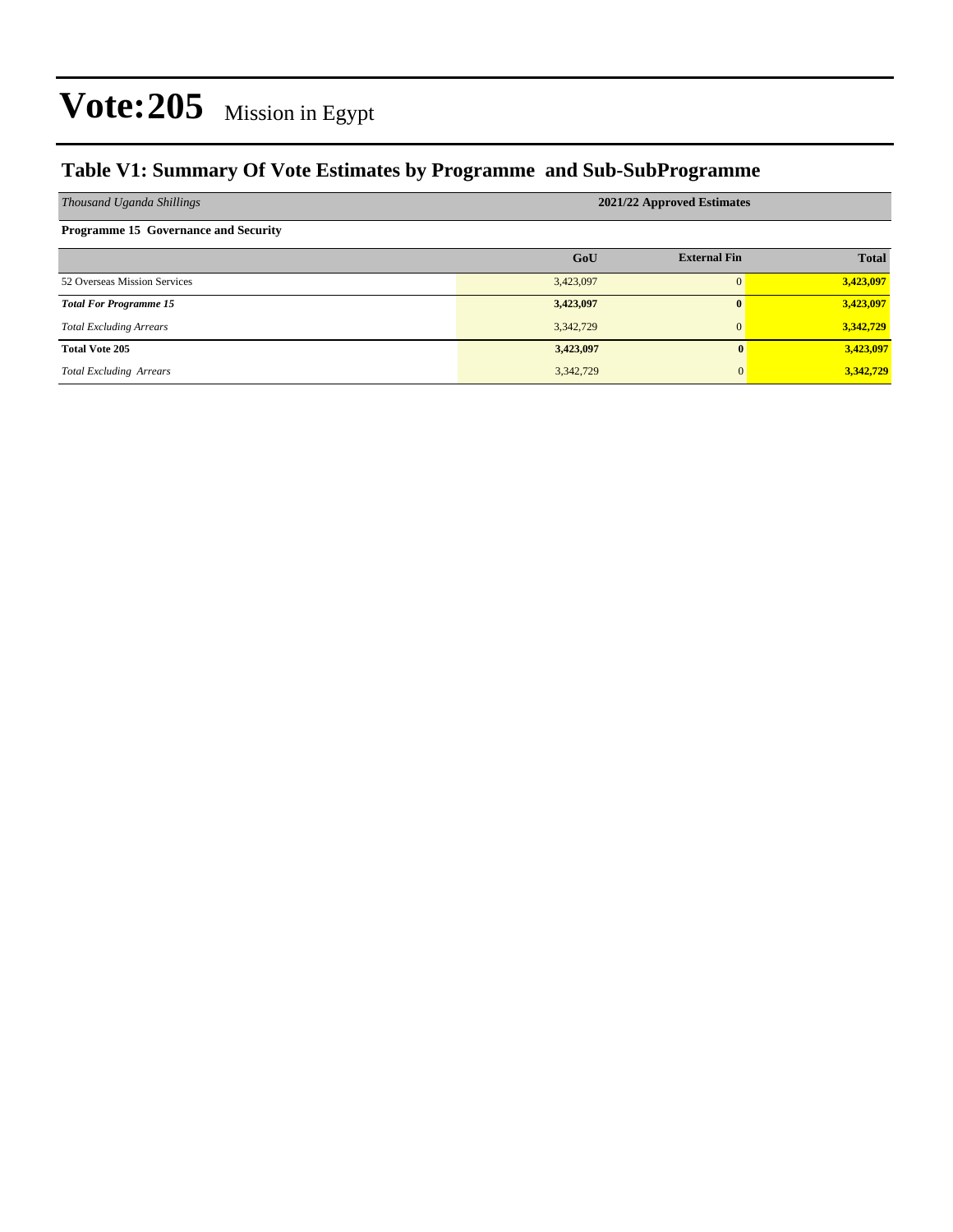#### **Table V2: Summary Of Vote Estimates by Sub-SubProgramme,Department and Project**

| Thousand Uganda Shillings                                                 | 2020/21 Approved Budget |                     |                  |              | 2021/22 Approved Estimates |                               |              |
|---------------------------------------------------------------------------|-------------------------|---------------------|------------------|--------------|----------------------------|-------------------------------|--------------|
| <b>Sub-SubProgramme 52 Overseas Mission Services</b>                      |                         |                     |                  |              |                            |                               |              |
| <b>Recurrent Budget Estimates</b>                                         | Wage                    | <b>Non-Wage</b>     | <b>AIA</b>       | <b>Total</b> | <b>Wage</b>                | <b>Non-Wage</b>               | <b>Total</b> |
| 01 Headquarters Cairo                                                     | 544,097                 | 2,748,632           | $\boldsymbol{0}$ | 3,292,729    | 544,097                    | 2,879,000                     | 3,423,097    |
| <b>Total Recurrent Budget Estimates for Sub-</b><br><b>SubProgramme</b>   | 544,097                 | 2,748,632           | $\bf{0}$         | 3,292,729    | 544,097                    | 2,879,000                     | 3,423,097    |
| Development Budget Estimates                                              | <b>GoU</b> Dev't        | <b>External Fin</b> | <b>AIA</b>       | <b>Total</b> |                            | <b>GoU Dev't External Fin</b> | <b>Total</b> |
| 1064 Strengthening Mission in Egypt                                       | 300,000                 | $\mathbf{0}$        | $\mathbf{0}$     | 300,000      | $\Omega$                   | $\Omega$                      | $\mathbf{0}$ |
| <b>Total Development Budget Estimates for Sub-</b><br><b>SubProgramme</b> | 300,000                 | $\bf{0}$            | $\bf{0}$         | 300,000      | $\bf{0}$                   | $\mathbf{0}$                  | $\mathbf{0}$ |
|                                                                           | GoU                     | <b>External Fin</b> | <b>AIA</b>       | <b>Total</b> | GoU                        | <b>External Fin</b>           | <b>Total</b> |
| <b>Total For Sub-SubProgramme 52</b>                                      | 3,592,729               | $\mathbf{0}$        | $\bf{0}$         | 3,592,729    | 3,423,097                  | $\bf{0}$                      | 3,423,097    |
| <b>Total Excluding Arrears</b>                                            | 3,592,729               | $\mathbf{0}$        | $\mathbf{0}$     | 3,592,729    | 3,342,729                  | $\mathbf{0}$                  | 3,342,729    |
| <b>Total Vote 205</b>                                                     | 3,592,729               | 0                   | $\bf{0}$         | 3,592,729    | 3,423,097                  | $\bf{0}$                      | 3,423,097    |
| <b>Total Excluding Arrears</b>                                            | 3,592,729               | $\boldsymbol{0}$    | $\mathbf{0}$     | 3,592,729    | 3,342,729                  | $\mathbf{0}$                  | 3,342,729    |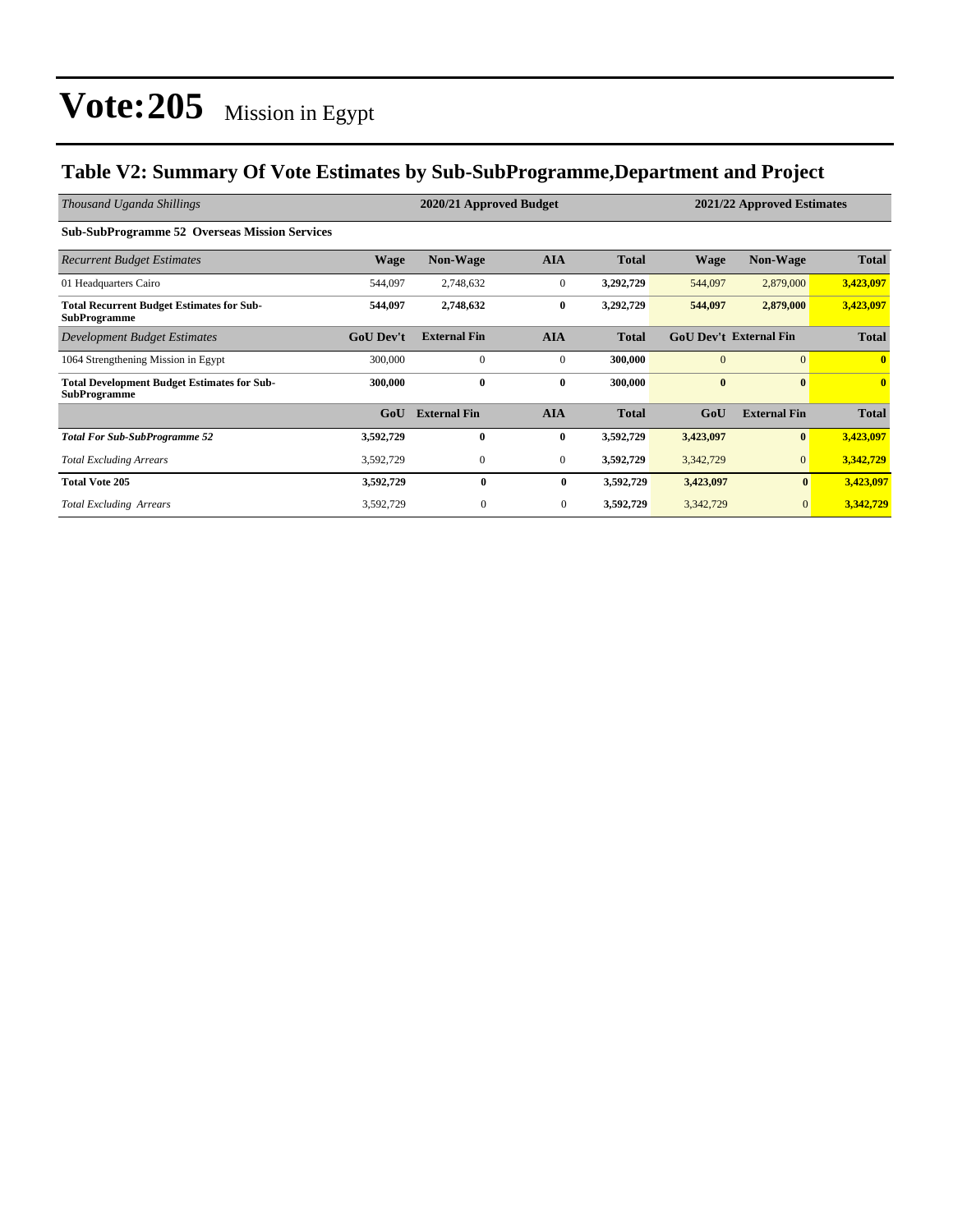### **Table V3: Summary Vote Estimates by Item**

| Thousand Uganda Shillings                                | 2020/21 Approved Budget |                     |              |              | 2021/22 Approved Estimates |                     |                         |  |
|----------------------------------------------------------|-------------------------|---------------------|--------------|--------------|----------------------------|---------------------|-------------------------|--|
|                                                          | GoU                     | <b>External Fin</b> | AIA          | <b>Total</b> | GoU                        | <b>External Fin</b> | <b>Total</b>            |  |
| <b>Employees, Goods and Services (Outputs Provided)</b>  | 3,292,729               | $\bf{0}$            | $\bf{0}$     | 3,292,729    | 3,342,729                  | $\bf{0}$            | 3,342,729               |  |
| 211103 Allowances (Inc. Casuals, Temporary)              | 1,309,518               | $\bf{0}$            | $\bf{0}$     | 1,309,518    | 1,309,518                  | $\bf{0}$            | 1,309,518               |  |
| 211105 Missions staff salaries                           | 544,097                 | $\bf{0}$            | $\bf{0}$     | 544,097      | 544,097                    | $\bf{0}$            | 544,097                 |  |
| 212201 Social Security Contributions                     | 30,699                  | $\bf{0}$            | $\bf{0}$     | 30,699       | 30,699                     | $\bf{0}$            | 30,699                  |  |
| 213001 Medical expenses (To employees)                   | 117,000                 | $\bf{0}$            | $\bf{0}$     | 117,000      | 117,000                    | $\bf{0}$            | 117,000                 |  |
| 221001 Advertising and Public Relations                  | 6,000                   | $\bf{0}$            | $\bf{0}$     | 6,000        | 6,000                      | $\bf{0}$            | 6,000                   |  |
| 221002 Workshops and Seminars                            | 17,500                  | $\bf{0}$            | $\bf{0}$     | 17,500       | 17,500                     | $\bf{0}$            | 17,500                  |  |
| 221003 Staff Training                                    | 12,000                  | $\bf{0}$            | $\bf{0}$     | 12,000       | 12,000                     | $\bf{0}$            | 12,000                  |  |
| 221009 Welfare and Entertainment                         | 39,000                  | $\bf{0}$            | $\bf{0}$     | 39,000       | 39,000                     | $\mathbf{0}$        | 39,000                  |  |
| 221011 Printing, Stationery, Photocopying and Binding    | 15,000                  | $\bf{0}$            | $\bf{0}$     | 15,000       | 15,000                     | $\bf{0}$            | 15,000                  |  |
| 222001 Telecommunications                                | 54,500                  | $\bf{0}$            | $\bf{0}$     | 54,500       | 30,000                     | $\bf{0}$            | 30,000                  |  |
| 222002 Postage and Courier                               | 11,000                  | $\bf{0}$            | $\bf{0}$     | 11,000       | 11,000                     | $\bf{0}$            | 11,000                  |  |
| 223001 Property Expenses                                 | 30,000                  | $\bf{0}$            | $\bf{0}$     | 30,000       | 30,000                     | $\bf{0}$            | 30,000                  |  |
| 223003 Rent – (Produced Assets) to private entities      | 729,118                 | $\bf{0}$            | $\bf{0}$     | 729,118      | 779,118                    | $\bf{0}$            | 779,118                 |  |
| 223004 Guard and Security services                       | 17,500                  | $\bf{0}$            | $\bf{0}$     | 17,500       | 17,500                     | $\bf{0}$            | 17,500                  |  |
| 223005 Electricity                                       | 60,000                  | $\bf{0}$            | $\bf{0}$     | 60,000       | 60,000                     | $\bf{0}$            | 60,000                  |  |
| 223006 Water                                             | 15,000                  | $\bf{0}$            | $\bf{0}$     | 15,000       | 15,000                     | $\bf{0}$            | 15,000                  |  |
| 226001 Insurances                                        | 14,400                  | $\bf{0}$            | $\bf{0}$     | 14,400       | 14,400                     | $\bf{0}$            | 14,400                  |  |
| 227001 Travel inland                                     | 60,200                  | $\bf{0}$            | $\bf{0}$     | 60,200       | 60,200                     | $\bf{0}$            | 60,200                  |  |
| 227002 Travel abroad                                     | 57,990                  | $\bf{0}$            | $\bf{0}$     | 57,990       | 57,990                     | $\bf{0}$            | 57,990                  |  |
| 227003 Carriage, Haulage, Freight and transport hire     | 66,000                  | $\bf{0}$            | $\bf{0}$     | 66,000       | 66,000                     | $\bf{0}$            | 66,000                  |  |
| 227004 Fuel, Lubricants and Oils                         | 33,737                  | $\bf{0}$            | $\bf{0}$     | 33,737       | 33,737                     | $\bf{0}$            | 33,737                  |  |
| 228001 Maintenance - Civil                               | $\bf{0}$                | $\bf{0}$            | $\bf{0}$     | $\bf{0}$     | 10,000                     | $\bf{0}$            | 10,000                  |  |
| 228002 Maintenance - Vehicles                            | 52,470                  | $\bf{0}$            | $\bf{0}$     | 52,470       | 52,470                     | $\bf{0}$            | 52,470                  |  |
| 228003 Maintenance - Machinery, Equipment &<br>Furniture | $\bf{0}$                | $\bf{0}$            | $\bf{0}$     | $\bf{0}$     | 14,500                     | $\bf{0}$            | 14,500                  |  |
| <b>Investment</b> (Capital Purchases)                    | 300,000                 | $\bf{0}$            | $\bf{0}$     | 300,000      | $\bf{0}$                   | $\bf{0}$            | $\overline{\mathbf{0}}$ |  |
| 312101 Non-Residential Buildings                         | 150,000                 | $\pmb{0}$           | $\bf{0}$     | 150,000      | $\bf{0}$                   | $\bf{0}$            | $\bf{0}$                |  |
| 312102 Residential Buildings                             | 150,000                 | $\bf{0}$            | $\bf{0}$     | 150,000      | $\bf{0}$                   | $\bf{0}$            | $\overline{\mathbf{0}}$ |  |
| <b>Arrears</b>                                           | $\bf{0}$                | $\bf{0}$            | $\mathbf{0}$ | $\bf{0}$     | 80,368                     | $\bf{0}$            | 80,368                  |  |
| 321605 Domestic arrears (Budgeting)                      | $\bf{0}$                | $\bf{0}$            | $\bf{0}$     | $\bf{0}$     | 80,368                     | $\bf{0}$            | 80,368                  |  |
| <b>Grand Total Vote 205</b>                              | 3,592,729               | $\bf{0}$            | $\bf{0}$     | 3,592,729    | 3,423,097                  | $\bf{0}$            | 3,423,097               |  |
| <b>Total Excluding Arrears</b>                           | 3,592,729               | $\boldsymbol{0}$    | $\mathbf{0}$ | 3,592,729    | 3,342,729                  | $\boldsymbol{0}$    | 3,342,729               |  |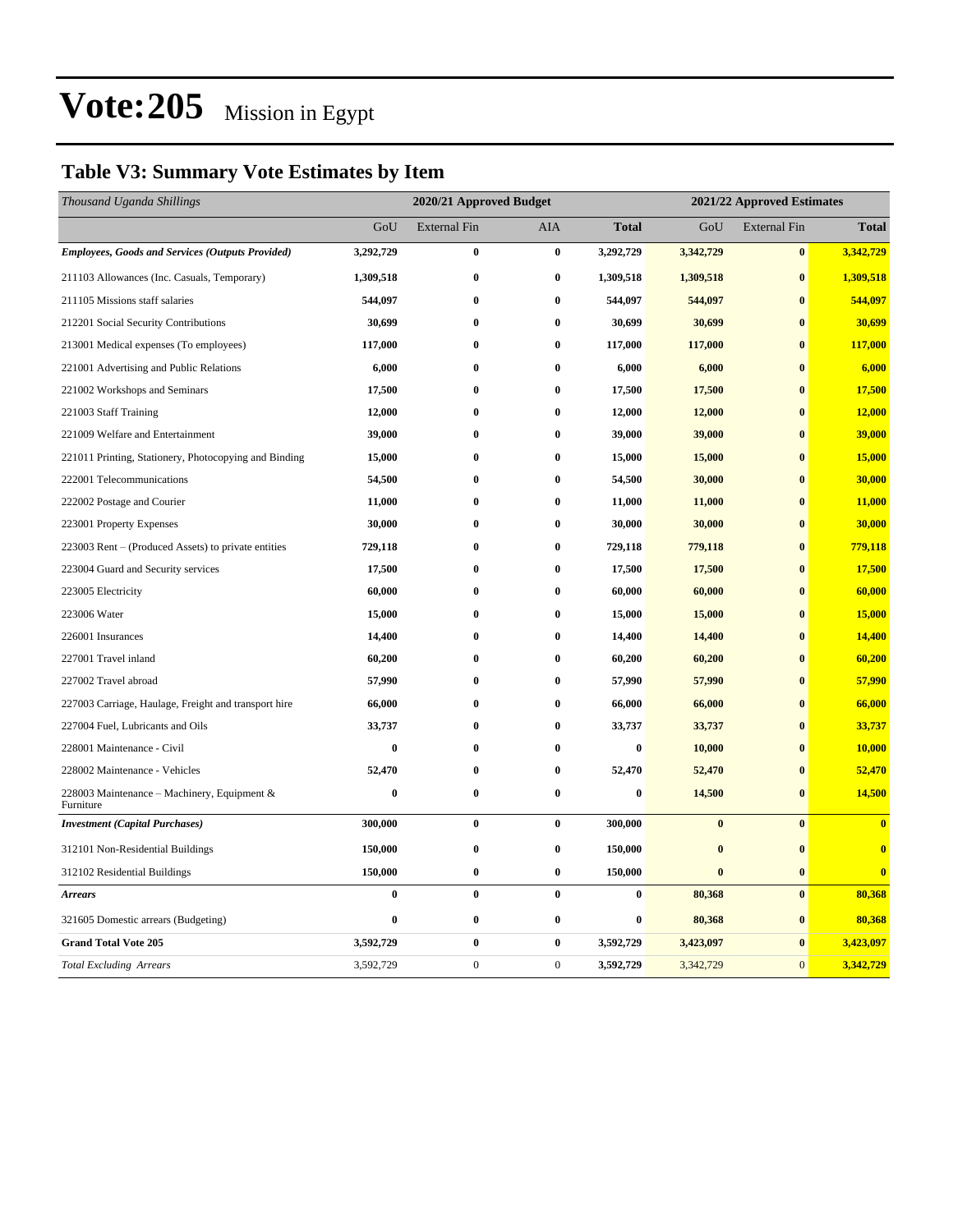#### **Table V4: Detailed Estimates by Sub-SubProgramme, Department,Project and Budget Output and Item**

#### *Sub-SubProgrammme 52 Overseas Mission Services*

*Recurrent Budget Estimates*

#### **Department 01 Headquarters Cairo**

| Thousand Uganda Shillings                             | 2020/21 Approved Budget |                  |                  | 2021/22 Approved Estimates |                       |                  |              |
|-------------------------------------------------------|-------------------------|------------------|------------------|----------------------------|-----------------------|------------------|--------------|
| <b>Outputs Provided</b>                               | Wage                    | Non Wage         | <b>AIA</b>       | <b>Total</b>               | Wage                  | Non Wage         | <b>Total</b> |
| <b>Budget Output 165201 Cooperation frameworks</b>    |                         |                  |                  |                            |                       |                  |              |
| 211103 Allowances (Inc. Casuals, Temporary)           | $\boldsymbol{0}$        | 905,205          | $\boldsymbol{0}$ | 905,205                    | $\mathbf{0}$          | 905,205          | 905,205      |
| 211105 Missions staff salaries                        | 544,097                 | $\boldsymbol{0}$ | $\boldsymbol{0}$ | 544,097                    | 544,097               | $\boldsymbol{0}$ | 544,097      |
| 212201 Social Security Contributions                  | $\boldsymbol{0}$        | 20,699           | $\boldsymbol{0}$ | 20,699                     | $\mathbf{0}$          | 20,699           | 20,699       |
| 213001 Medical expenses (To employees)                | $\boldsymbol{0}$        | 90,000           | $\boldsymbol{0}$ | 90,000                     | $\boldsymbol{0}$      | 90,000           | 90,000       |
| 221003 Staff Training                                 | $\boldsymbol{0}$        | 10,000           | $\boldsymbol{0}$ | 10,000                     | $\boldsymbol{0}$      | 10,000           | 10,000       |
| 221011 Printing, Stationery, Photocopying and Binding | $\boldsymbol{0}$        | 10,000           | $\boldsymbol{0}$ | 10,000                     | $\boldsymbol{0}$      | 10,000           | 10,000       |
| 222001 Telecommunications                             | $\mathbf{0}$            | 54,500           | $\boldsymbol{0}$ | 54,500                     | $\boldsymbol{0}$      | 30,000           | 30,000       |
| 223003 Rent - (Produced Assets) to private entities   | $\boldsymbol{0}$        | 652,118          | $\boldsymbol{0}$ | 652,118                    | $\mathbf{0}$          | 702,118          | 702,118      |
| 223006 Water                                          | $\boldsymbol{0}$        | 8,700            | $\boldsymbol{0}$ | 8,700                      | $\boldsymbol{0}$      | 8,700            | 8,700        |
| 227001 Travel inland                                  | $\boldsymbol{0}$        | 60,200           | $\boldsymbol{0}$ | 60,200                     | $\boldsymbol{0}$      | 60,200           | 60,200       |
| 227002 Travel abroad                                  | $\boldsymbol{0}$        | 57,990           | $\boldsymbol{0}$ | 57,990                     | $\mathbf{0}$          | 57,990           | 57,990       |
| 227003 Carriage, Haulage, Freight and transport hire  | $\boldsymbol{0}$        | 66,000           | $\boldsymbol{0}$ | 66,000                     | $\boldsymbol{0}$      | 66,000           | 66,000       |
| 228001 Maintenance - Civil                            | $\boldsymbol{0}$        | $\boldsymbol{0}$ | $\boldsymbol{0}$ | $\bf{0}$                   | $\mathbf{0}$          | 10,000           | 10,000       |
| 228002 Maintenance - Vehicles                         | $\boldsymbol{0}$        | 52,470           | $\boldsymbol{0}$ | 52,470                     | $\boldsymbol{0}$      | 52,470           | 52,470       |
| 228003 Maintenance - Machinery, Equipment & Furniture | $\boldsymbol{0}$        | $\mathbf{0}$     | $\boldsymbol{0}$ | $\bf{0}$                   | $\mathbf{0}$          | 14,500           | 14,500       |
| <b>Total Cost of Budget Output 01</b>                 | 544,097                 | 1,987,882        | 0                | 2,531,979                  | 544,097               | 2,037,882        | 2,581,979    |
| <b>Budget Output 165202 Consulars services</b>        |                         |                  |                  |                            |                       |                  |              |
| 211103 Allowances (Inc. Casuals, Temporary)           | $\boldsymbol{0}$        | 94,720           | $\boldsymbol{0}$ | 94,720                     | $\mathbf{0}$          | 94,720           | 94,720       |
| 212201 Social Security Contributions                  | $\boldsymbol{0}$        | 10,000           | $\boldsymbol{0}$ | 10,000                     | $\boldsymbol{0}$      | 10,000           | 10,000       |
| 213001 Medical expenses (To employees)                | $\boldsymbol{0}$        | 27,000           | $\boldsymbol{0}$ | 27,000                     | $\boldsymbol{0}$      | 27,000           | 27,000       |
| 221001 Advertising and Public Relations               | $\boldsymbol{0}$        | 2,500            | $\boldsymbol{0}$ | 2,500                      | $\boldsymbol{0}$      | 2,500            | 2,500        |
| 221002 Workshops and Seminars                         | $\boldsymbol{0}$        | 17,500           | $\boldsymbol{0}$ | 17,500                     | $\mathbf{0}$          | 14,500           | 14,500       |
| 221003 Staff Training                                 | $\boldsymbol{0}$        | 2,000            | $\boldsymbol{0}$ | 2,000                      | $\mathbf{0}$          | 2,000            | 2,000        |
| 221009 Welfare and Entertainment                      | $\boldsymbol{0}$        | 39,000           | $\boldsymbol{0}$ | 39,000                     | $\boldsymbol{0}$      | 39,000           | 39,000       |
| 221011 Printing, Stationery, Photocopying and Binding | $\boldsymbol{0}$        | 5,000            | $\boldsymbol{0}$ | 5,000                      | $\boldsymbol{0}$      | 5,000            | 5,000        |
| 222002 Postage and Courier                            | $\boldsymbol{0}$        | 11,000           | $\boldsymbol{0}$ | 11,000                     | $\boldsymbol{0}$      | 11,000           | 11,000       |
| 223001 Property Expenses                              | $\boldsymbol{0}$        | 30,000           | $\boldsymbol{0}$ | 30,000                     | $\mathbf{0}$          | 30,000           | 30,000       |
| 223003 Rent – (Produced Assets) to private entities   | $\boldsymbol{0}$        | 47,000           | $\boldsymbol{0}$ | 47,000                     | $\boldsymbol{0}$      | 47,000           | 47,000       |
| 223004 Guard and Security services                    | $\boldsymbol{0}$        | 17,500           | $\boldsymbol{0}$ | 17,500                     | $\boldsymbol{0}$      | 17,500           | 17,500       |
| 223005 Electricity                                    | $\mathbf{0}$            | 60,000           | $\boldsymbol{0}$ | 60,000                     | $\boldsymbol{0}$      | 60,000           | 60,000       |
| 223006 Water                                          | $\boldsymbol{0}$        | 6,300            | $\boldsymbol{0}$ | 6,300                      | $\mathbf{0}$          | 6,300            | 6,300        |
| 226001 Insurances                                     | $\mathbf{0}$            | 14,400           | $\boldsymbol{0}$ | 14,400                     | $\mathbf{0}$          | 14,400           | 14,400       |
| 227004 Fuel, Lubricants and Oils                      | $\boldsymbol{0}$        | 33,737           | $\boldsymbol{0}$ | 33,737                     | $\boldsymbol{0}$      | 33,737           | 33,737       |
| <b>Total Cost of Budget Output 02</b>                 | 0                       | 417,657          | 0                | 417,657                    | $\boldsymbol{\theta}$ | 414,657          | 414,657      |